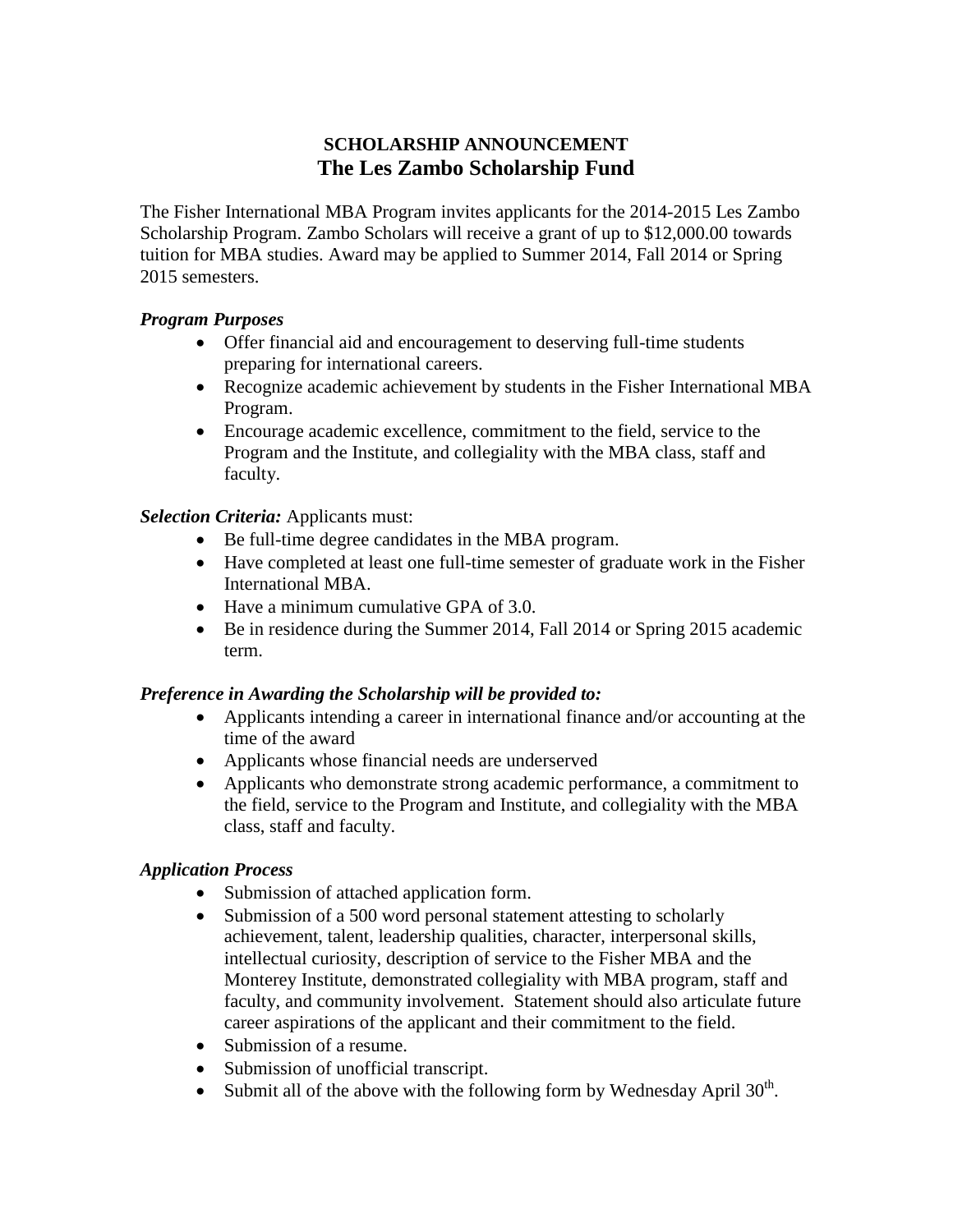Zambo Scholars may not combine this award with another scholarship which would provide a benefit greater than full tuition for one academic year. While students holding another scholarship may receive the designation as a Zambo Scholar, any combined amount above one year of full-time tuition will be returned to the Institute's scholarship fund.

Apply by Wednesday, April 30<sup>th</sup>, to: Les Zambo Scholarship Fund, Fisher International MBA Program. Submit your application electronically to Toni M. Thomas, Assistant Dean, GSIPM, at: [toni.thomas@miis.edu](mailto:toni.thomas@miis.edu)